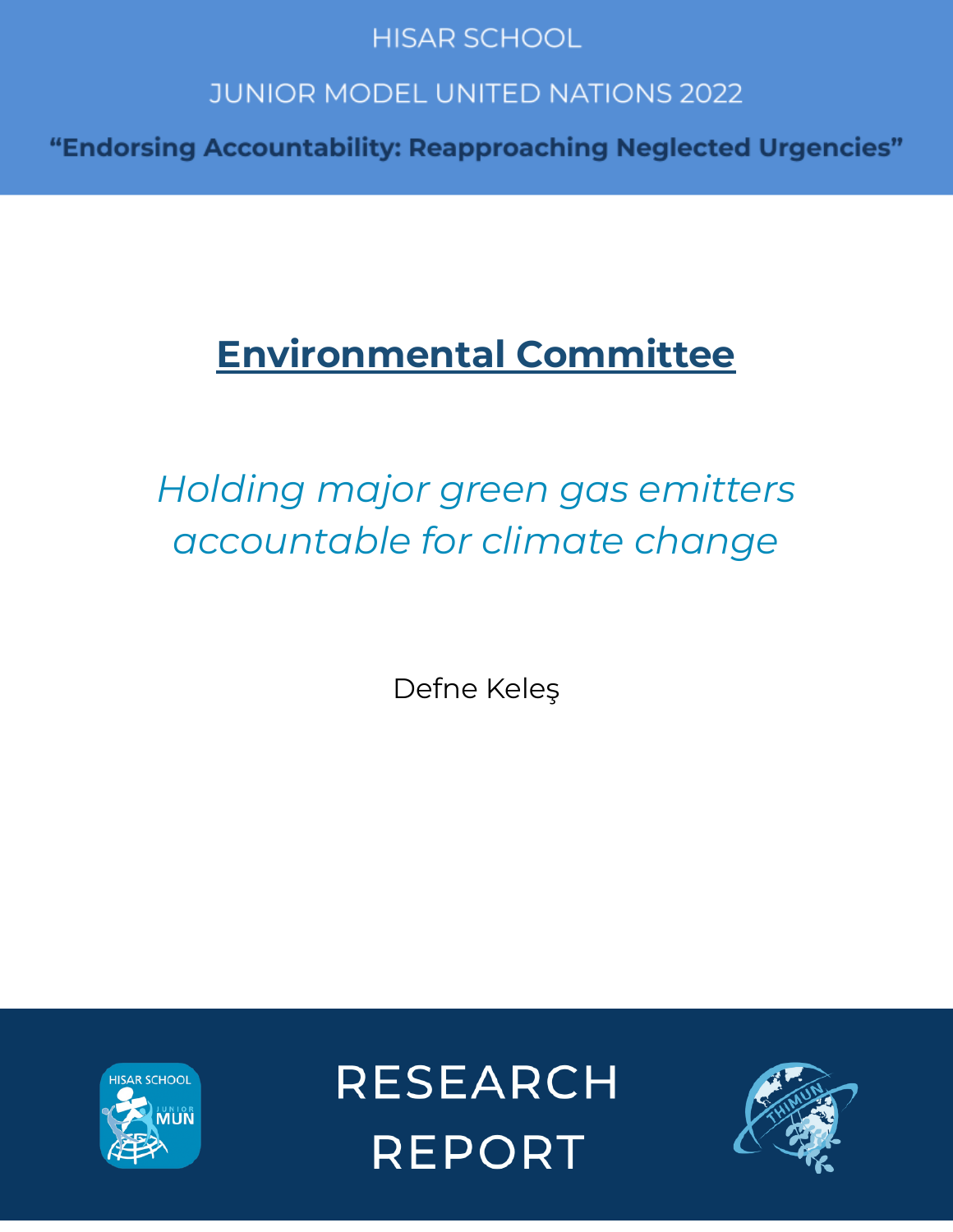**Forum:** Environmental Committee (GA4)

**Issue:** Holding major greenhouse gas emitters accountable for climate change

**Student Officer:** Defne Keleş - Deputy Chair

#### **Introduction**

Climate change is one of the most important issues of our time, and is mainly caused by the greenhouse effect. Thus, holding major greenhouse gas emitters accountable and taking action on the greenhouse effect before it's too late is vital. If nations keep on neglecting these urgencies the world will face catastrophic consequences. Most of the world's greenhouse gas emissions come from a relatively small number of countries. China, the United States, and the nations that make up the European Union are the three largest emitters. Energy consumption is by far the biggest source of human-caused greenhouse gas emissions, responsible for 76% worldwide. The energy sector includes transportation, electricity and heat, buildings, manufacturing and construction, fugitive emissions and other fuel combustion.

## **Definition of Key Terms**

**Climate change:** Climate change is the long-term alteration of temperature and typical weather patterns due to an increase in the concentration of atmospheric greenhouse gasses. Climate change can occur naturally, however right now, it is primarily because of human activities such as burning fossil fuels.

**Greenhouse effect:** The burning of fossil fuels traps heat in the atmosphere which causes the greenhouse effect, causing global temperature to rise.

**Low-carbon growth model:** A model aiming to reduce the carbon emissions and switching to alternative fuels. It concerns all sectors of activity and must be endorsed by everyone: citizens, communities and businesses.

**Sustainable Development Goals (SDGs):** A total of 17 goals which are published by the UN to create a sustainable future.

**Renewable energy:** Energy that is collected from renewable sources, which include sunlight, wind, rain, tides, waves, and geothermal heat. It's a sustainable way to create energy.

**Net Zero:** Net zero means not adding to the amount of greenhouse gasses in the atmosphere. Achieving "Net Zero" means reducing emissions as much as possible, as well as balancing out any that remain by removing an equivalent amount.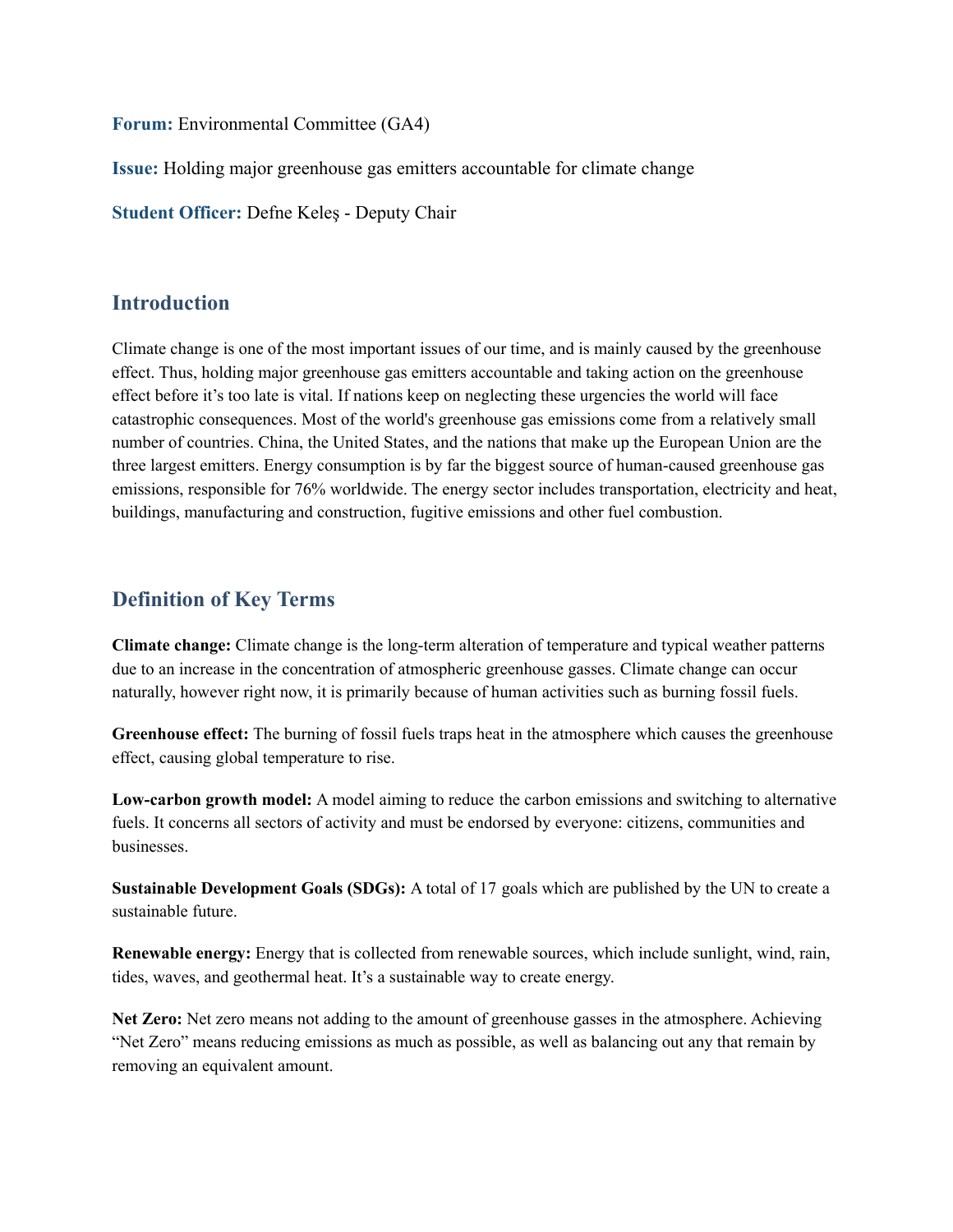# **General Overview**

Greenhouse effect is what happens when the burning of fossil fuels creates greenhouse gasses that traps heat in the atmosphere. The heat that is trapped causes global warming. Greenhouse gasses include methane, nitrous oxide, fluorinated gasses and carbon dioxide.

Carbon dioxide (CO2) produced by human activities is the biggest contributor to climate change. According to the overview of the U.S. greenhouse gas emissions in 2019, carbon dioxide has an 80% effect on climate change while the other greenhouse gasses have a 20% effect. By 2020, carbon dioxide's concentration in the atmosphere had increased to 48% above it's pre-industrial level. It's vital to take immediate action to combat climate change, starting with the largest factor contributing to climate change which is greenhouse gas emissions. One of the main problems is that major greenhouse gas emitters are not held accountable for their pollution. Some of the major corporations that have insufficient climate change strategies are: Unilever, Nestle, Ikea, Google, Amazon, Apple, Maersk. Even if these companies carry out their existing climate change strategies to the fullest, the emissions would be reduced by 40% at most, not 100%. In other words, they cannot reach "net zero". Since the companies stated before are international companies, if the country they normally produce their products in makes its carbon emission laws stricter, they can just move their production to another country that has less strict regulations. Therefore, environmental laws have to be implemented globally in order to be effective in halting carbon emissions of major companies.

The Sustainable Development Goals (SDGs) aim to limit the increase in temperature to two degrees Celsius above pre-industrial levels, aiming at 1.5 degrees Celsius. However, in order to achieve this the global net CO2 emissions should decrease by 45% between 2010 and 2030, and reach net zero around 2050. Greenhouse gas emissions harm the atmosphere immensely and carbon emissions are the biggest contributor to the greenhouse gasses. Hence, in the last few decades, countries have been improving their carbon growth models to decrease the amount of carbon emissions. Although some countries such as India and The European Union have made big developments, there are also countries which have not recognized this issue at all. Less economically developed countries (LEDCs) mostly have inadequate laws or poor regulation on controlling carbon emissions in factories. A major reason for this is that these factories develop and positively affect the country's Gross Domestic Product. Thus, delegates should be mindful to not harm the nation's economy while also trying to lessen the global carbon dioxide emissions. In order for the developments mentioned before to be sustainable, all countries should adopt a low-carbon growth model while not extremely affecting their economy.

## **Major Parties Involved and Their Views**

#### **China**

China is the top leading country that is emitting greenhouse gasses. China became the leading emitter of carbon dioxide in 2006. China, along with many others, agreed to make changes in order to keep the temperature at 1.5C above pre-industrial levels and below 2C in the Paris Agreement in 2015. They have been relying on coal for their main source of energy for decades. Before 2030, their carbon emissions will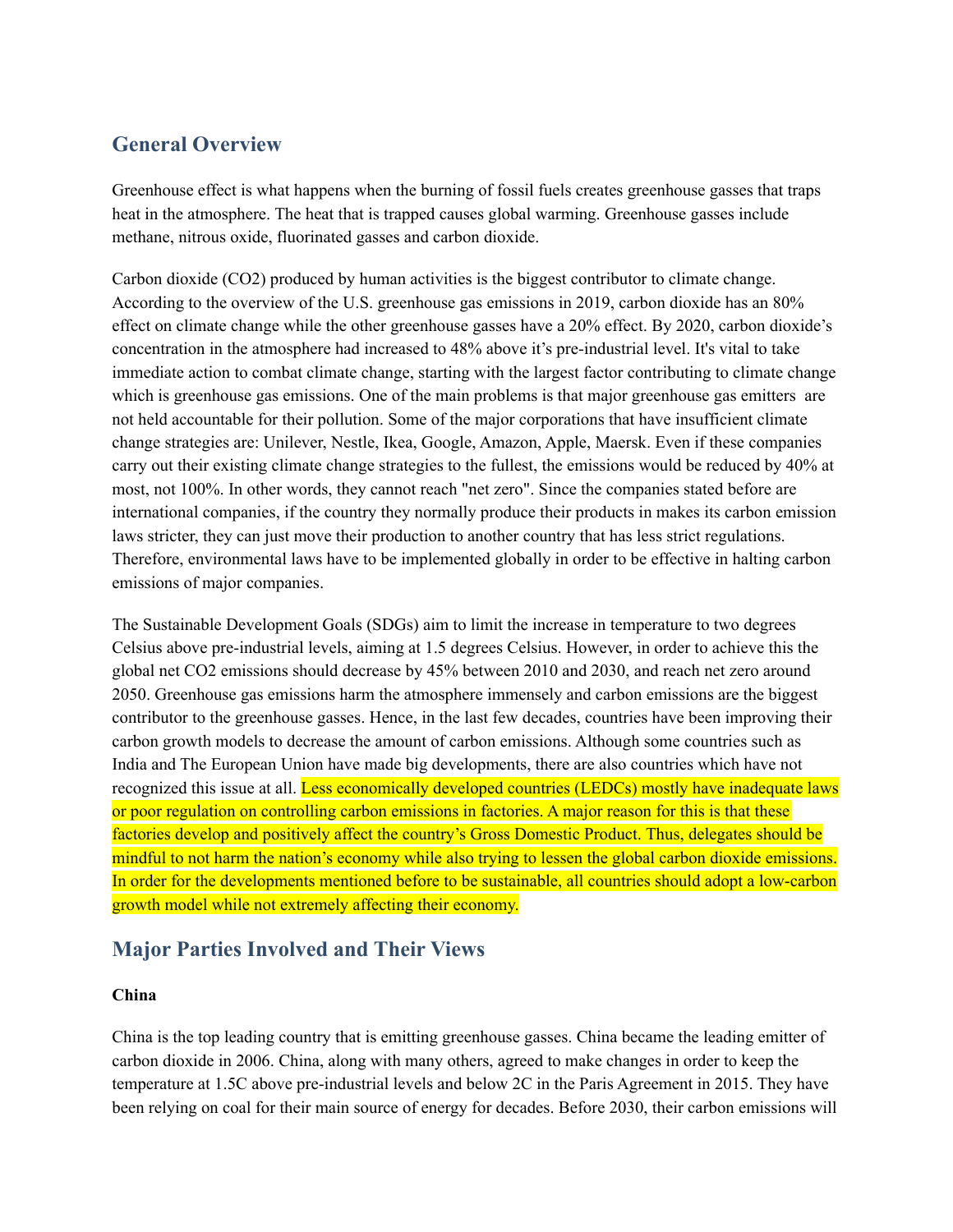peak. President Xi says that China will decrease their use of coal from 2026. He also announced that they will stop funding new coal fired projects overseas. China first decided to shift to green energy because of air pollution. They are leading the world in renewable energy technologies such as solar panels. They are getting greener fastly as a result of forestry programmes made to reduce air pollution. They are aiming to be carbon neutral by 2060.

#### **India**

India is the third largest emitter of greenhouse gasses. Their goal is to reduce their emissions intensity by 45% by 2030. They have planned on producing 40% of their power through renewable energy. They will have net zero emissions by 2070 which is later than what other countries aim to achieve. India abstained from signing a deal done in COP26 to reduce emissions of methane gas. They have planned on expanding their forests by 2030 to reduce CO2.

#### **U.S.A**

The United States of America is one of the countries that rely on greenhouse gasses the most after China. The largest source of greenhouse gas emissions from human activities in the United States is from burning fossil fuels for electricity, heat, and transportation.They are the largest producer of oil and natural gas. They are planning on cutting their greenhouse gas emissions by 50% in 2030. They are aiming to achieve net zero emissions by 2050, but have not proceeded effectively towards achieving this goal.

#### **Russian Federation**

The Russian Federation's economy is reliant on oil and gas. They are the fourth largest emitter of greenhouse gasses. They are the second biggest producer of natural gas after the U.S. They are planning to be carbon neutral by 2060.

#### **EU**

The European Union is one of the biggest emitters of greenhouse gasses. However, they have been decreasing their emissions since 2018. The biggest emitting countries are Germany, Poland and Italy. They are aiming for 40 percent of their energy to be from renewable energy sources. They want to be carbon neutral by 2050.

#### **Japan**

Japan is one of the countries that are adopting a goal to be carbon neutral by 2050. Japan wants to decrease their carbon usage by 46 percent by 2030. They are reviewing their energy policy and aiming to reduce their carbon emissions in 2022.

## **Timeline of Events**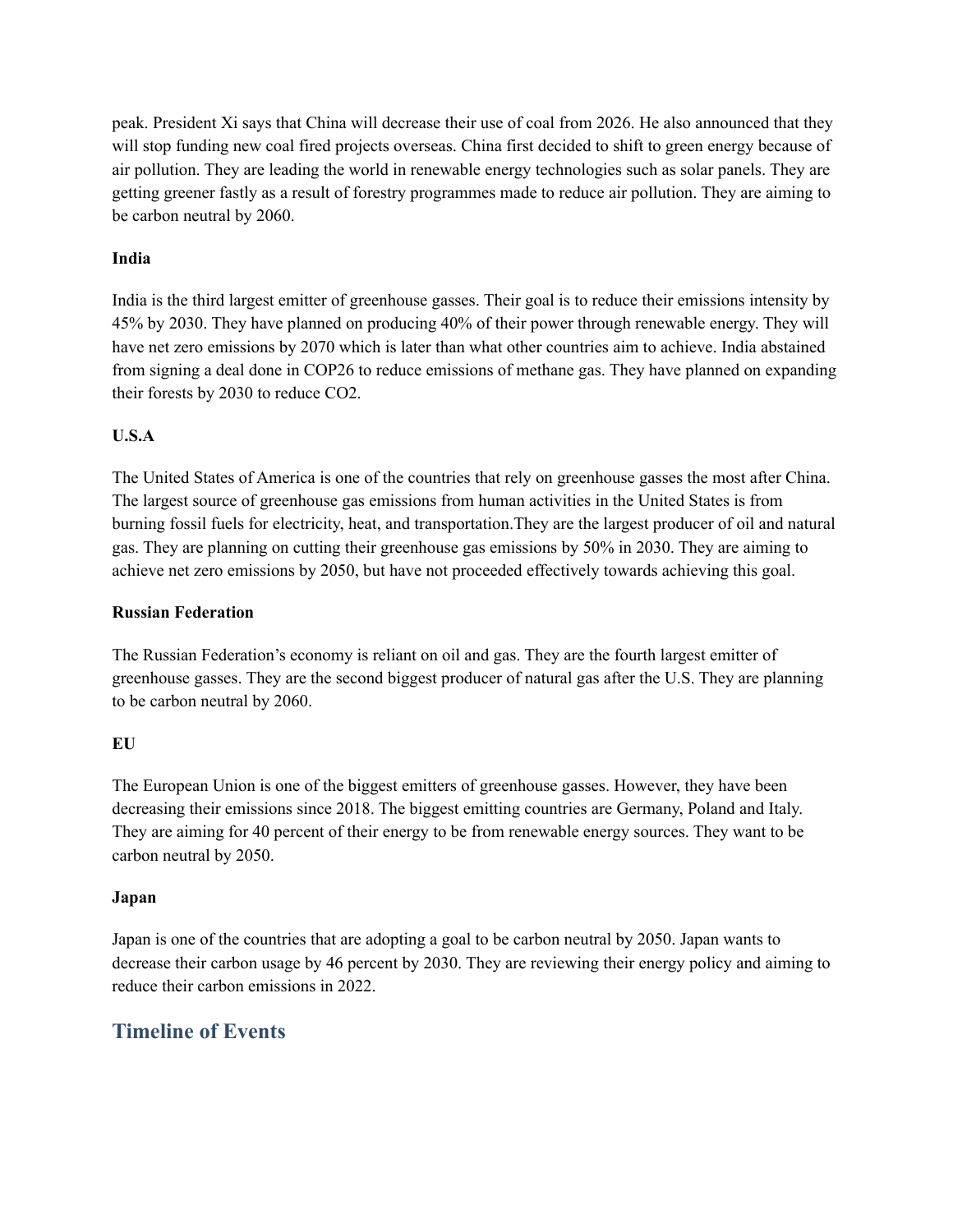| June 5, 1972             | The United Nations Environment Programme (UNEP) is created.                                                                                     |
|--------------------------|-------------------------------------------------------------------------------------------------------------------------------------------------|
| 1979                     | The first World Climate Conference takes place.                                                                                                 |
| 1988                     | The Intergovernmental Panel on Climate Change (IPCC) is set up.                                                                                 |
| 1992                     | The United Nations Framework Convention on Climate Change (UNFCCC) is<br>adopted.                                                               |
| 1995                     | The first Conference of Parties (COP1) takes place in Berlin.                                                                                   |
| December 11, 1997        | The Kyoto Protocol was formally adopted at COP3.                                                                                                |
| <b>February 16, 2005</b> | The Kyoto Protocol enters into force.                                                                                                           |
| 2007                     | The IPCC's Fourth Assessment Report is released. It confirmed that global<br>warming is happening. It was found that it is mostly human caused. |
| 2015                     | The Paris Agreement is adopted.                                                                                                                 |
| <b>January 1, 2016</b>   | Sustainable Development Goals are established.                                                                                                  |
| 2021                     | COP26 takes place in Glasgow.                                                                                                                   |

# **Treaties and Events**

**Paris Agreement**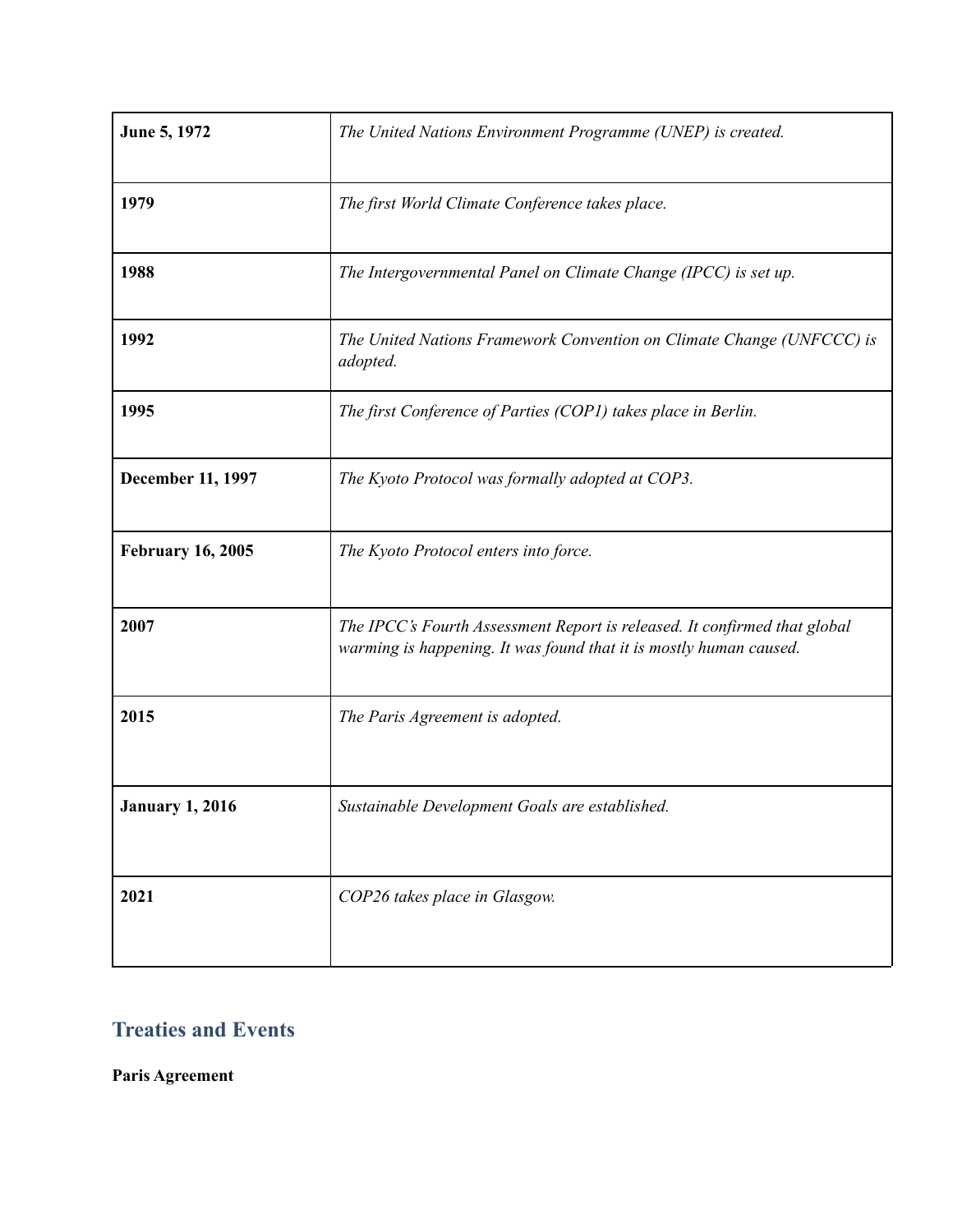The Paris Agreement is a treaty on climate change. It was adopted by 196 parties in COP 21. It's goal is to limit global warming to below 2C and preferably to 1.5C. What this agreement is trying to achieve is legally binding the nations to a common cause to take action to combat climate change. A lot of countries have been trying to come up with solutions and setting carbon neutrality targets.

#### **Kyoto Protocol**

The Kyoto Protocol is a treaty to reduce greenhouse gas emissions with agreed individual targets. There 192 parties to the Kyoto Protocol. The emission targets are monitored by the UN.

#### **COP 26**

COP 26 is a conference that was held from 31 October to 13 November in Glasgow. COP stands for Conference of the Parties. This conference was the 26th COP. It is attended by countries that have signed the UNFCCC. It's a conference that is held because of global warming. The earth is getting warmer and urgent action is needed.

## **Evaluation of Previous Attempts to Resolve the Issue**

The Copenhagen Climate Change Conference held in Copenhagen in 2009 aimed to act against climate change. It mainly failed because the global temperature was limited to 2C. And even if global warming is halted at 2C, environmental disasters will not be avoided. Consensus couldn't be reached in this conference because countries refused to adopt targets on limiting greenhouse gas emissions.

French President Emmanuel Macron announced a green tax on fuel in late 2018 as part of his green policy. After the announcement, people all over France started protesting. The protesters were mainly "yellow vest protesters", who were usually from the working and middle classes and had to drive long distances as a part of their daily life. The middle classes couldn't afford the taxes which is why they protested. The protests later turned into riots. The green tax on fuel didn't work because it wasn't fit for the economic system. The government should have considered the effect that the tax would have on every economic class.

# **Possible Solutions**

The first solution should be using renewable energy instead of fossil fuels. It's vital to reduce the amount of greenhouse gas emissions. Although renewable energy technologies are more expensive, they are a good investment for sustainability purposes. Secondly, international cooperations is crucial to tackle their impact on climate change. If all countries work towards the same goal, they have a much higher likelihood of succeeding. Transparency and international collaboration is key in order to achieve these goals. All countries should create a low carbon growth model and should set a goal to be carbon neutral. In order for low carbon growth models to work, countries can share what they are doing to solve the greenhouse effect by reporting to the UN for inspection. Lastly, they need to lower carbon emissions by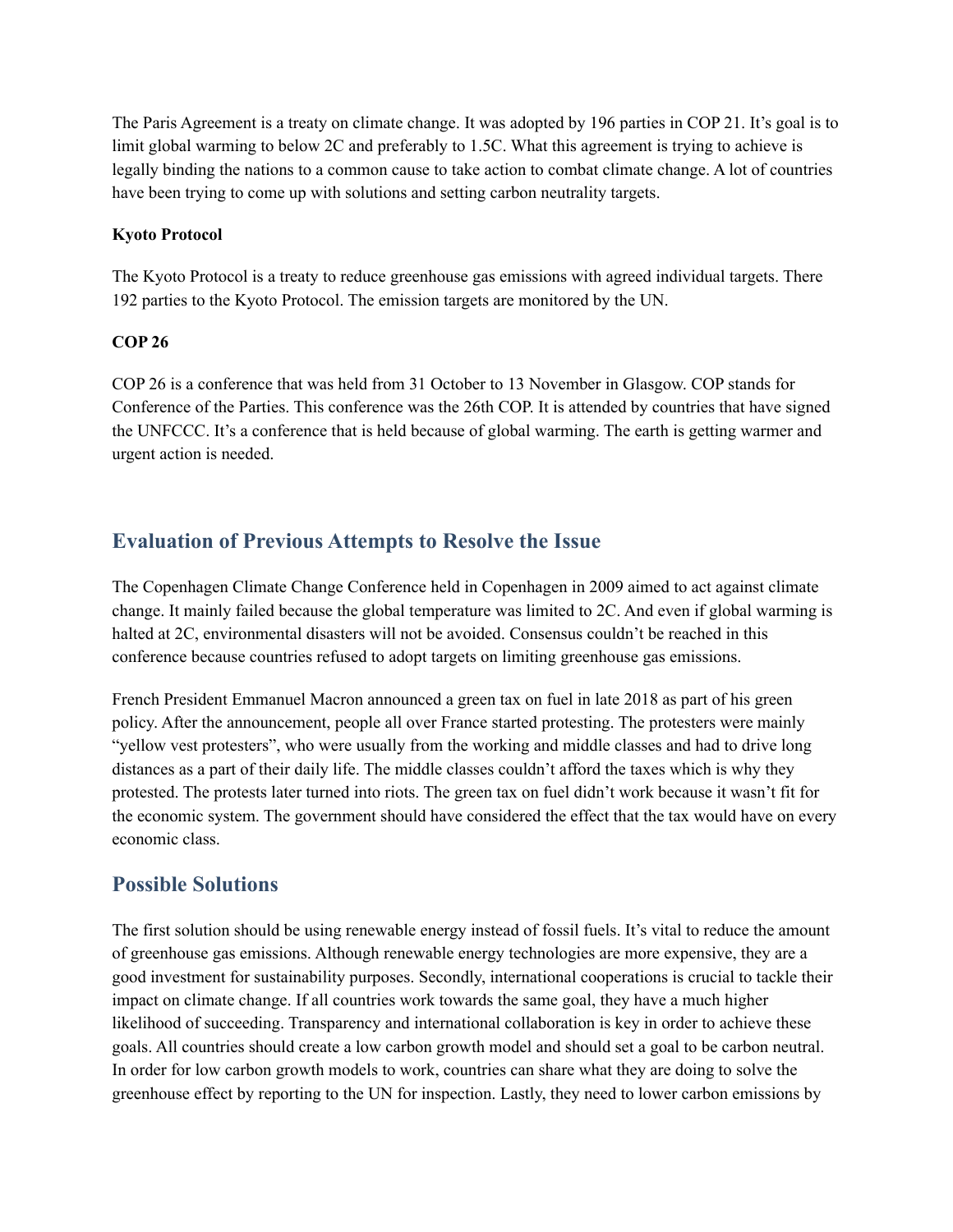managing their land and resources more efficiently by building smart cities, restraining deforestation. In 2030 buildings will account for approximately 12.6 Gt of energy related emissions. However, 70 percent of the urban infrastructure needed to accommodate a swiftly growing world hasn't been built yet. By making the cities fit for a low carbon era we can decrease emissions by 5.9 Gt. Countries should try to reduce their overall reliance on greenhouse gasses and start using renewable energy sources.

#### **Bibliography**

BBC News. "COP26: What Was Agreed at the Glasgow Climate Conference?" *BBC News*, 15 Nov. 2021,

www.bbc.com/news/science-environment-56901261.

BBC. "What Is Net Zero and How Are the UK and Other Countries Doing?" *BBC News*, 4 Nov. 2021,

www.bbc.com/news/science-environment-58874518.

BBC. *"*Climate Change: What Are the Big Polluters Doing to Cut Carbon Emissions?" *BBC News*, 12

Nov. 2021, www.bbc.com/news/58956714.

Detrow, Scott. "Biden Makes New Pledge For U.S. Greenhouse Gas Emissions: 50% Cut" *NPR,* 22 Apr. 2021,

https://www.npr.org/2021/04/22/988051091/biden-makes-new-pledge-for-u-s-greenhouse-gas-emissionsa-50-cut.

Cigainero, Jake. "Who Are France's Yellow Vest Protesters, And What Do They Want?" *NPR*, 3 Dec. 2018,

choice.npr.org/index.html?origin=https://www.npr.org/2018/12/03/672862353/who-are-frances-yellow-ve st-protesters-and-what-do-they-want.

"Causes of Climate Change." *Climate Action*, Europe Commission,

ec.europa.eu/clima/climate-change/causes-climate-change\_en. Accessed 27 Jan. 2022.

"Sustainable Development Goals: United Nations Development Programme." *UNDP*,

https://www.undp.org/sustainable-development-goals#climate-action.